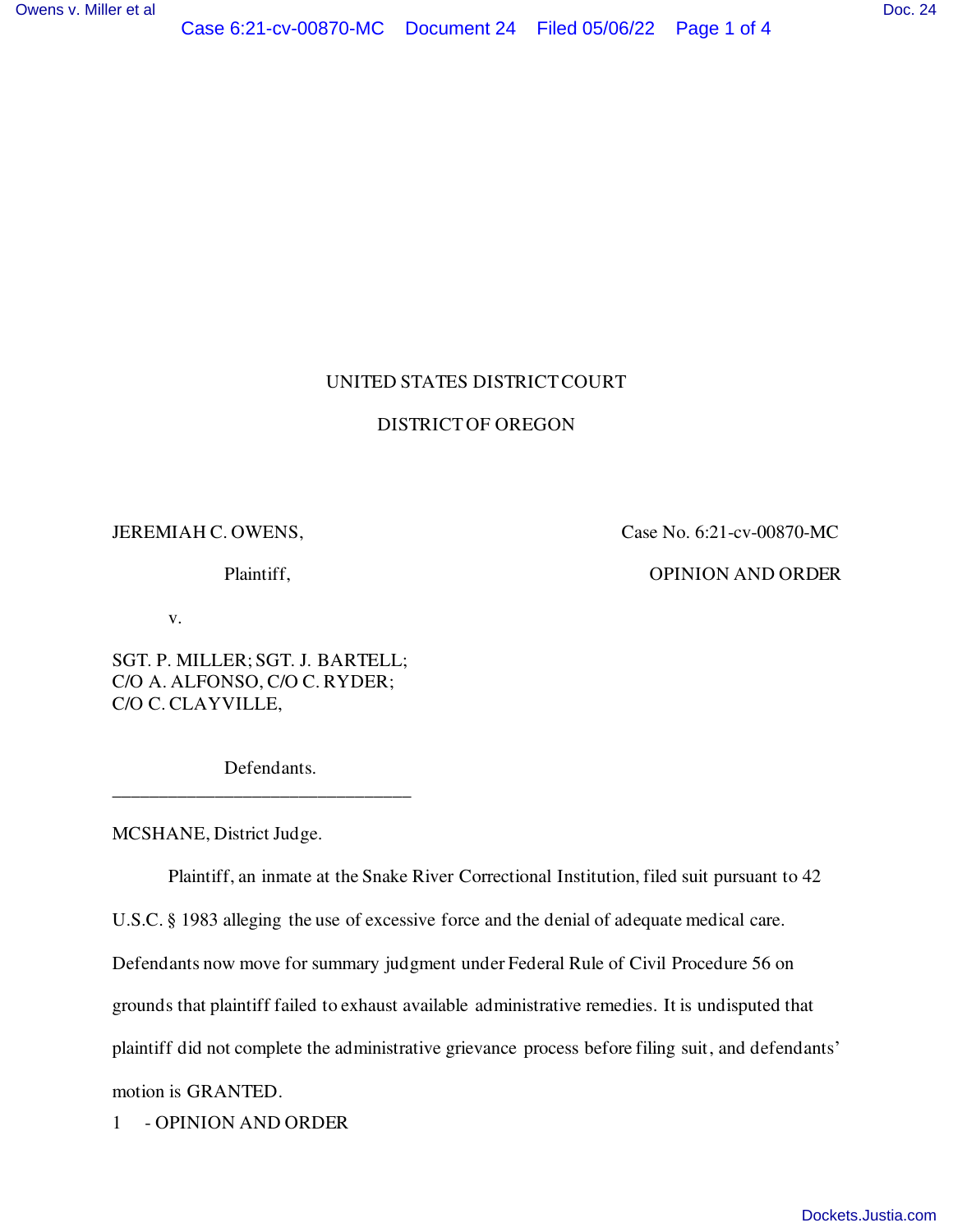#### DISCUSSION

Plaintiff alleges that on November 9, 2020, he was being held down on the floor by Sgt. Bartell and Officers Clayville, Ryder, and Alfonso when Sgt. Martin walked up and "slammed" his foot on plaintiff's neck. Compl. at 3. Plaintiff further alleges that he had a "lump" on his neck for several weeks and was denied adequate medical care. *Id.* at 3-4.

Defendants move for summary judgment on grounds that plaintiff failed to exhaust available administrative remedies before filing suit. To prevail on their motion, defendants must show there is no genuine dispute as to any material fact and they are entitled to judgment as a matter of law. Fed. R. Civ. P. 56(a); *Celotex Corp. v. Catrett*, 477 U.S. 317, 323 (1986); *see also Albino v. Baca*, 747 F.3d 1162, 1166 (9th Cir. 2014) ("If undisputed evidence viewed in the light most favorable to the prisoner shows a failure to exhaust, a defendant is entitled to summary judgment under Rule 56."). The Court must construe the evidence and draw all reasonable inferences in the light most favorable to plaintiff. *Torres v. City of Madera*, 648 F.3d 1119, 1123 (9th Cir. 2011).

Under the Prison Litigation Reform Act (PLRA), inmates must exhaust all available administrative remedies before filing a federal action to redress prison conditions or incidents. *See* 42 U.S.C § 1997e(a) ("No action shall be brought with respect to prison conditions under section 1983...by a prisoner confined in any jail, prison, or other correctional facility until such administrative remedies as are available are exhausted."); *see also Porter v. Nussle*, 534 U.S. 516, 532 (2002) (holding that "the PLRA's exhaustion requirement applies to all inmate suits about prison life, whether they involve general circumstances or particular episodes, and whether they allege excessive force or some other wrong").

## 2 - OPINION AND ORDER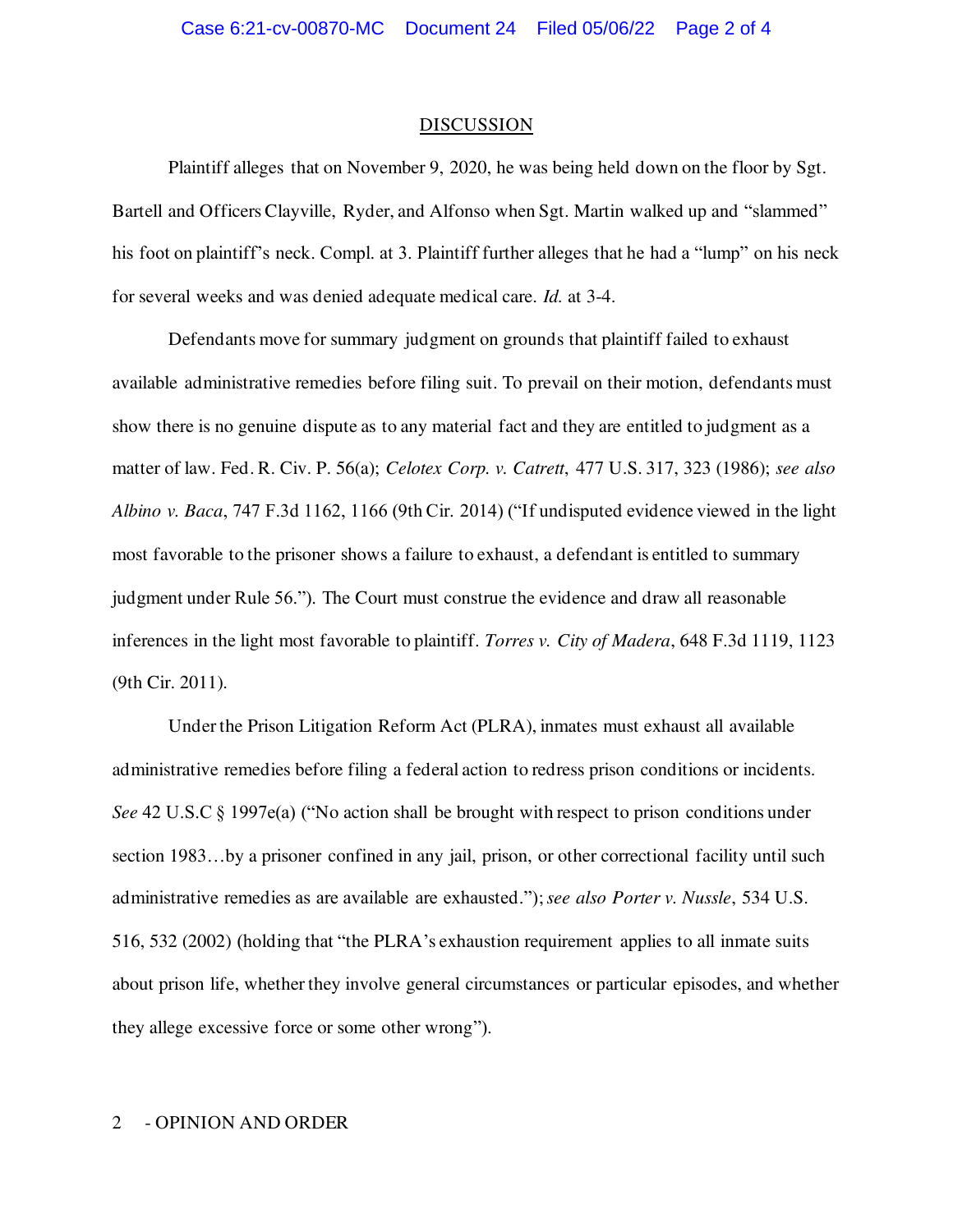#### Case 6:21-cv-00870-MC Document 24 Filed 05/06/22 Page 3 of 4

The exhaustion requirement is mandatory and requires compliance with both procedural and substantive elements of the prison administrative process. *Woodford v. Ngo,* 548 U.S. 81, 85, 90 (2006); *McKinney v. Carey*, 311 F.3d 1198, 1199-1200 (9th Cir. 2002) (per curiam). If the defendant shows that the inmate did not exhaust an available administrative remedy, "the burden shifts to the prisoner to come forward with evidence showing that there is something in his particular case that made the existing and generally available administrative remedies effectively unavailable to him." *Albino*, 747 F.3d at 1172.

The Oregon Department of Corrections (ODOC) employs a three-step grievance and appeal process to address complaints about the misapplication of ODOC rules, unprofessional conduct, inadequate medical care, sexual abuse or harassment, or the use of excessive force. *See*  Or. Admin. R. 291-109-0210. Generally, the inmate must file a grievance within fourteen days of the alleged condition or incident. *Id.* 291-109-0205(1). If a grievance is accepted, the inmate may appeal the response within fourteen calendar days. *Id.* 291-109-0205(3). If an inmate's first appeal is denied, the inmate may file a second appeal within fourteen days. *Id.* 291-109-0205(5). A decision following a second appeal is final and not subject to further review.

Defendants argue that plaintiff did not complete the grievance appeal process regarding his complaints of excessive force and inadequate medical care. *See* Sobotta Decl. ¶¶ 6, 30-32 & Ex. 10 (ECF No. 17). Plaintiff does not dispute his failure to complete the appeals process and seeks an extension of time to "finish" his grievance appeals. Pl.'s Mot. (ECF No. 21). However, inmates are required to exhaust all available remedies before filing a § 1983 action and cannot do so while an action is pending. *See Lira v. Herrera*, 427 F.3d 1164, 1170 (9th Cir. 2005) (explaining that "a district court must dismiss a case without prejudice 'when there is no *presuit* exhaustion,' even if there is exhaustion while suit is pending") (citation omitted).

# 3 - OPINION AND ORDER